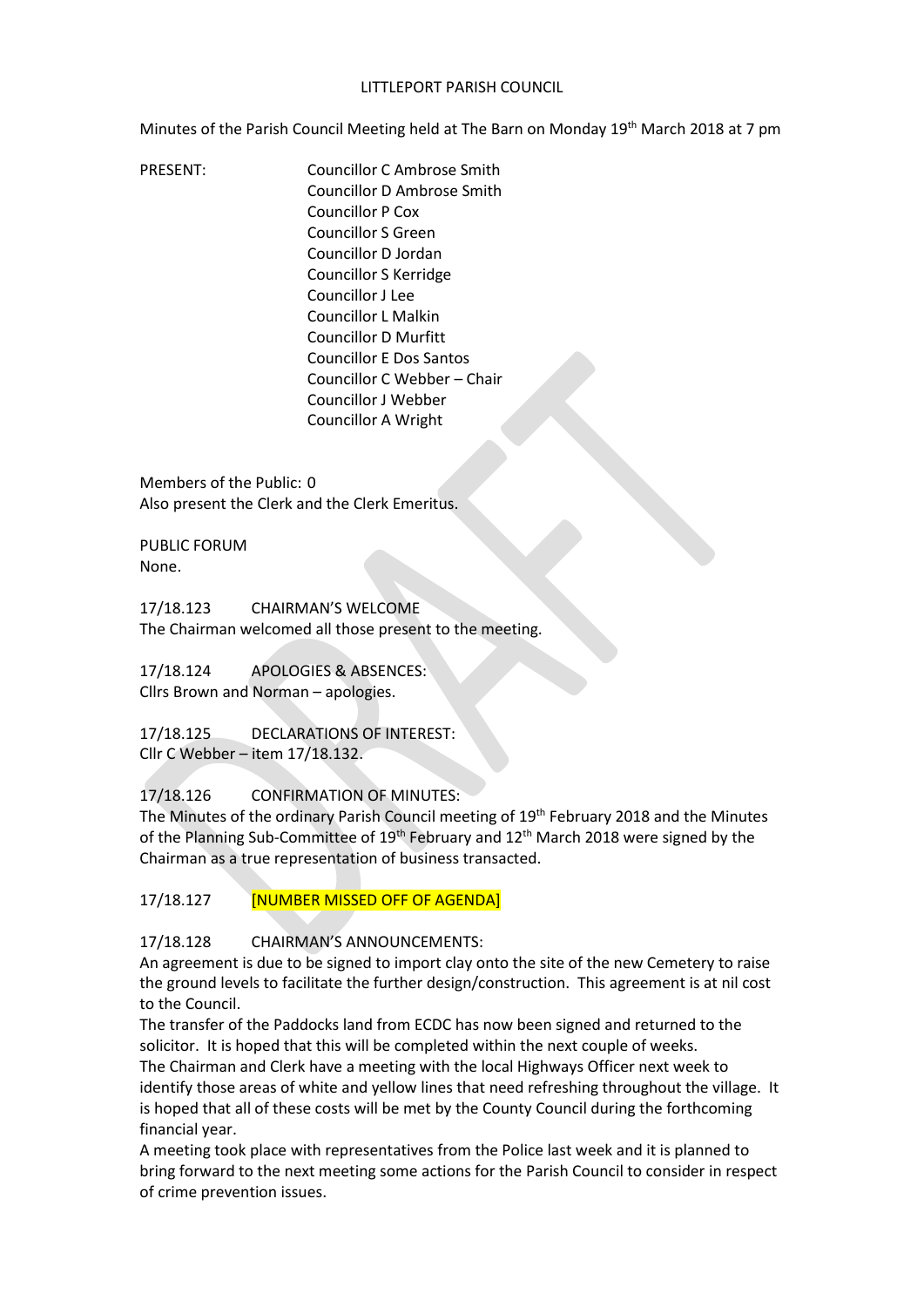### 17/18.129 LAND AT WHITELANDS – OFFSITE OPEN SPACE CONTRIBUTION (b/fwd from 19th February 2018)

As requested at the last meeting, Cllr J Webber had been in communication with both the Planners at ECDC and Pegasus (the agents acting on behalf of Cannon Kirk) in respect of the last parcel of land on the Highfields Estate.

The draft plans that are currently being developed are of a lot looser design that other areas on Highfields and whilst open space provision has been included within those plans, there is a shortfall under the National Planning Framework. To offset this shortfall the Developers have been requested by Planners to approach the Parish Council with a view to offering a financial contribution in lieu of further open space.

During discussions it had been suggested that this may be a sum which would be advantageous to the Parish Council in progressing other open space areas, ie The Paddocks. ECDC require notification from the Parish Council as to whether they are in agreement for this proposal "in principle".

It was AGREED that the Clerk communicate confirmation to ECDC that they are "in principle" in agreement with this proposal.

## 17/18.130 RELATIONSHIP AGREEMENT WITH VILLAGE HALL COMMITTEE

Councillors had been provided with a draft Relationship Agreement between the Parish Council and the Village Hall Committee wherein roles and responsibilities were set out. Councillors were happy with the content of the agreement and it was AGREED that this would now be provided to the Village Hall Committee for their consideration prior to signing.

### 17/18.131 PARKING ISSUES

In Cllr F Brown's absence, as sponsor for this item, it was agreed that this be deferred to the meeting to be held on 16<sup>th</sup> April 2018.

## 17/18.132 TO APPOINT A NOMINATIVE TRUSTEE FOR A 4 YEAR TERM TO LITTLEPORT TOWN LANDS CHARITY

Cllr J Lee took the chair for this item.

Cllr S Kerridge's 4 year term as the nominative trustee on Town Lands Charity had now come to an end and she was asked whether she wished to be considered for re-appointment. SK agreed that she was.

Cllr D Jordan also requested that she be considered for the role.

A vote was then taken and Cllr S Kerridge was duly re-elected as the Nominative Trustee on Town Lands Charity until 2022.

# 17/18.133 SECTION 137 GRANTS

An application had been received from the newly formed Littleport Highfields Residents Association for grant monies to facilitate their work going forward.

Monies are available within this current financial year for a donation but Councillors would like to receive further information from the Residents Association in respect of their anticipated role.

Councillors are minded to support the application but need to know what the Management Company currently do, what sort of representation the Residents Association will have on the board of the management company and also wished to see that the Residents Association are fully and correctly constituted before agreeing to a contribution. It was AGREED that this decision be conveyed to the Association by the Clerk with an assurance that the Parish Council will look at this application in May or June 2018.

### 17/18.134 FINANCE:

134.1 The Financial Statements of the Parish Council were signed by the Chairman as a true representation of the accounts held by the Parish Council.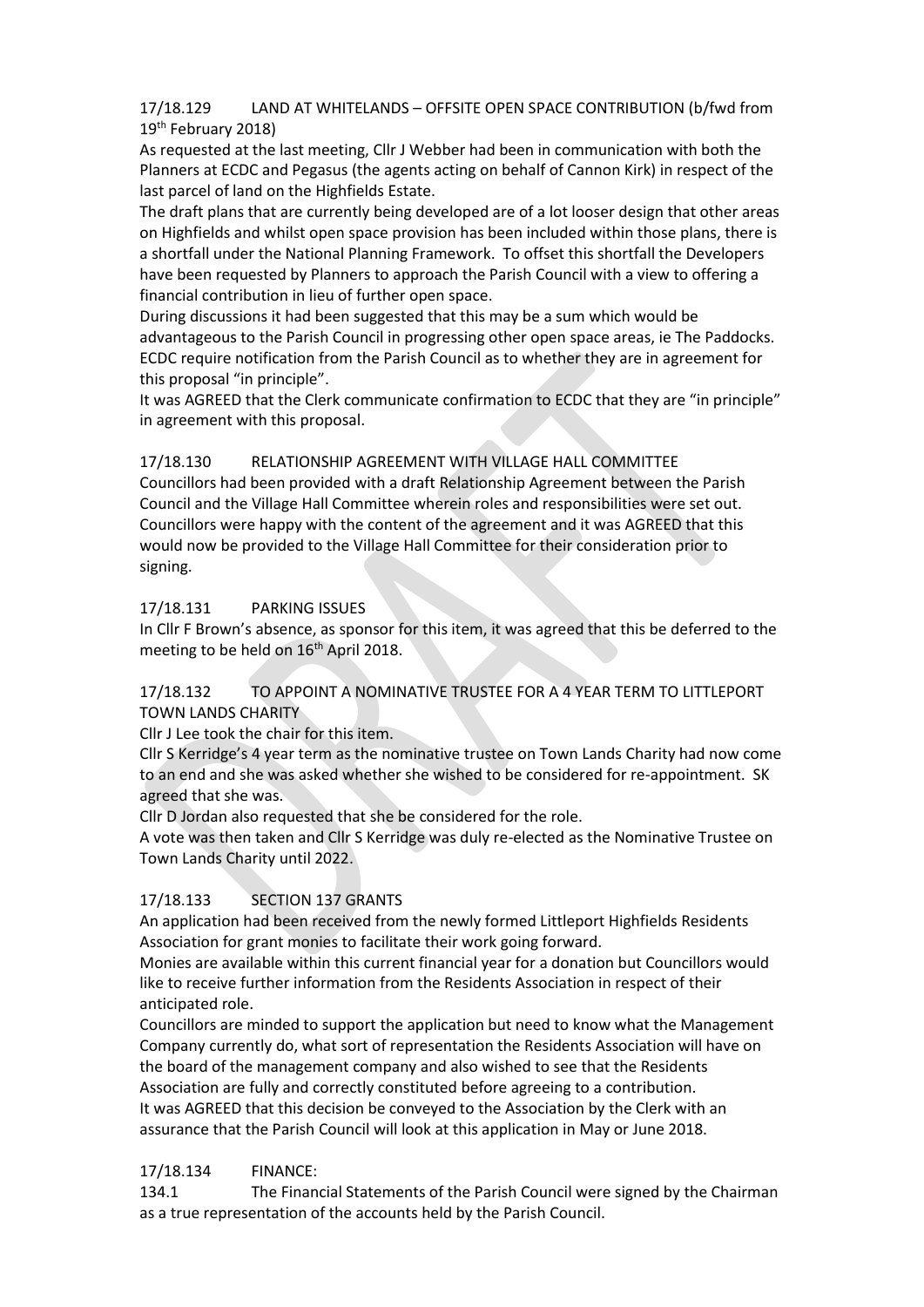#### 135.2 The following payments were made out of meeting from 20<sup>th</sup> February 2018 to 18<sup>th</sup> March 2018:

| Cheque/DD | Payee                           | Amount  |
|-----------|---------------------------------|---------|
| DD        | Anglian Water                   | 9.30    |
| DD        | <b>Fuel Card</b>                | 40.01   |
| DD        | <b>Fuel Card</b>                | 56.89   |
| DD        | <b>PWLB</b>                     | 4177.60 |
| DD        | BT                              | 50.62   |
| DD        | <b>NEST</b>                     | 45.16   |
| DD        | <b>CNG</b>                      | 80.28   |
| DD        | <b>B</b> Gas                    | 58.52   |
| DD        | <b>Barclays Bank Wages</b>      | 5342.29 |
| 104333    | <b>ECDC Neighbourhood Watch</b> | 90.00   |
| 104334    | <b>GTRMotors</b>                | 40.00   |

134.3 The following orders for payments were duly authorised:

| Cheque/DD | Payee                            | Amount        |
|-----------|----------------------------------|---------------|
| 104335    | Allen's Skip Hire                | 165.60        |
| 104336    | Clearview                        | 154.80        |
| 104337    | <b>Copier Warehouse</b>          | 25.06         |
| 104338    | <b>Ernest Doe</b>                | 113.55        |
| 104339    | <b>HEY Bendalls</b>              | 600.00        |
| 104340    | <b>Information Commissioners</b> | 35.00         |
| 104341    | James Lee Electrical             | 336.56        |
| 104342    | <b>G</b> Murfet                  | 88.00         |
| 104343    | G & J Peck                       | e s<br>101.97 |
| 104344    | <b>Ratcliff Land Surveys</b>     | 1242.00       |
| 104345    | Sage                             | 216.00        |
| 104346    | <b>Start Traffic Management</b>  | 562.80        |
| 103347    | <b>Thurlow Nunn Standen</b>      | 44.73         |
| 104348    | <b>Travis Perkins</b>            | 8.11          |
| 104349    | Petty Cash                       | 100.00        |
| 104350    | Post Office Counters             | 56.00         |
| 104351    | Spotted in Ely                   | 49.00         |

134.4 The Chairman authorised the BACS payments to be made to staff.

# 17/18.135 FOLLOW UP DIARY

Nothing to report for this meeting.

# 17/18.136 DISTRICT COUNCILLORS' REPORT

CAS – A consultation has begun on Amey Cespa's plans to build a £200m energy from waste plant at Waterbeach. The link to the consultation will be posted on the Parish Council website for anyone wishing to comment.

DAS – Financial grants from the District Council were agreed today. A new strategy had also been launched dealing with families in poverty. A copy of this strategy would be made available to the Clerk for anyone wishing to read it.

JW – ECDC are aware that the street cleaning regime has fallen well below par recently and it is hoped that once the Waste Team are back in-house (1<sup>st</sup> April 2018) the situation will improve dramatically.

DAS – Councillors had requested that officers consult Parish Councils in order to identify problem areas.